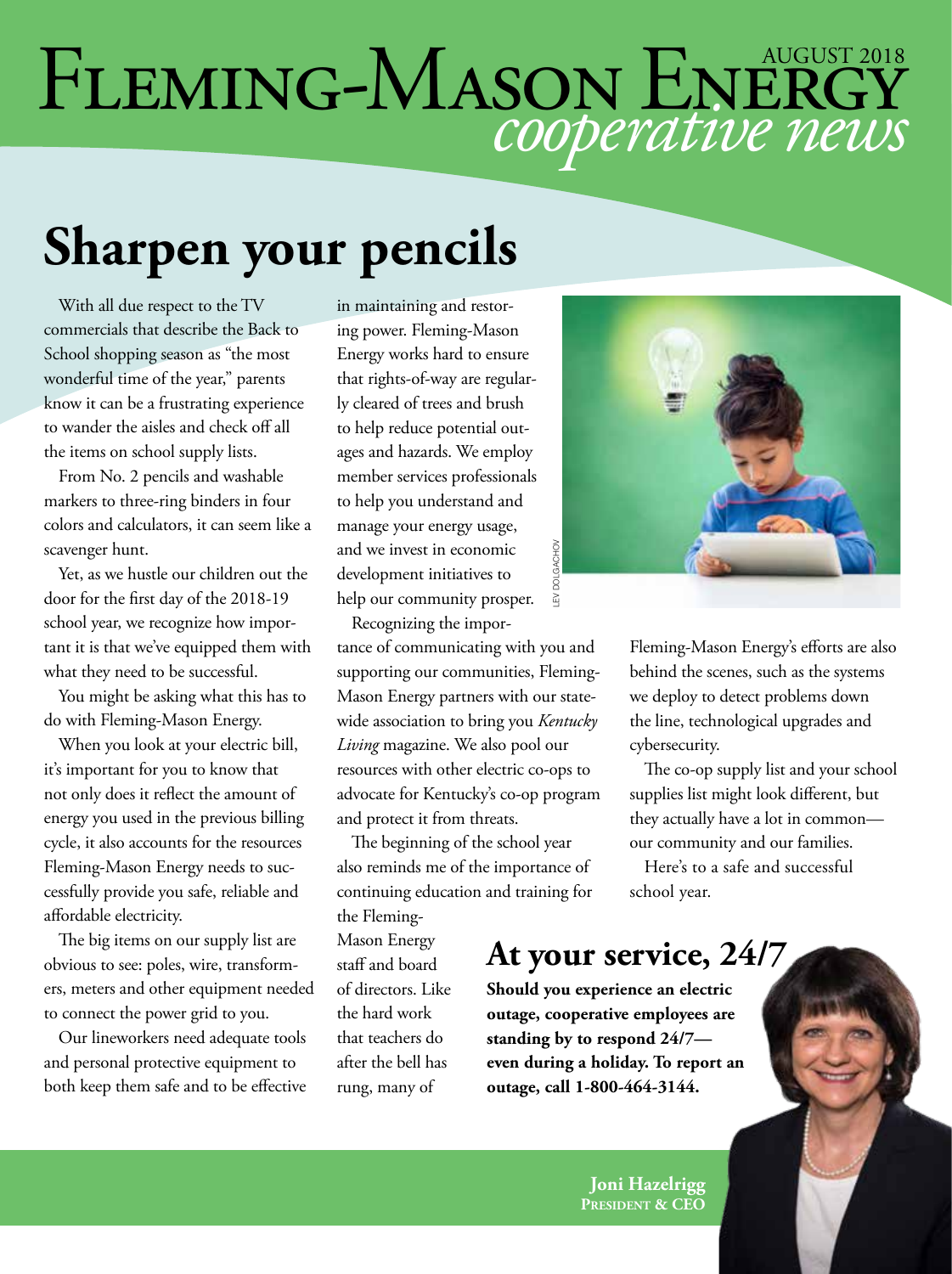**Steming-Mason Energy** 

A Touchstone Energy<sup>®</sup> Cooperative

Contact us: In Fleming County: (606) 845.2661

Other Counties: (800) 464.3144

Hours: 7:30 A.M. – 4:30 P.M.

#### Editor Lori Ulrich

President & CEO Joni Hazelrigg

Board of Directors

Lonnie Vice CHAIRMAN

J.E. Smith Jr. VICE CHAIRMAN

Dina Gooding SECRETARY TREASURER

Other Directors Timothy S. Eldridge Rick Hord John M. Roe Tom Saunders

> **Attorney** Marvin Suit

Follow us on:



# **Escape plan can save family during fire**

Installing smoke and carbon monoxide detectors on every floor of your home—and replacing their batteries twice a year—is an important first step to keeping your family safe in the rare case of an electrical fire.

But when that unexpected alarm sounds, your children can panic.

Before an emergency strikes, prepare your kids—and yourself—to respond calmly and sensibly. The best way to do that is to plan for what everyone should do and where to go in case of a fire or gas leak.

Here's how to get started:

■ Draw a map of the house's floor plan and outline the best escape route. Teach your children what to do if a doorway is blocked by fire. Create an alternate route, especially from the child's room or from areas of the house without easy access to the outdoors.

■ Agree on a meeting place outside of the house so the family will immediately know when everyone is safe.

■ Kids can memorize the familiar fire-safety drill: "Stop, drop and roll," but words alone won't keep them safe. Have children act out the moves. Then make a practice run through your escape routes and demonstrate to children how they should crawl and stay low to the ground to prevent smoke inhalation.

 $\blacksquare$  If you have a fire extinguisher in the house, show children how to use it. Still, remind them that their safest action is to escape as quickly as possible.

 $\blacksquare$  Keep a cell phone in a visible and easily accessible place in case of emergencies. That way, you can get out of the house and then call 911.

Don't waste time grabbing documents or keepsakes. Keep important or irreplaceable items like birth certificates and photo negatives in a fire-proof box or a safe deposit box at the bank.

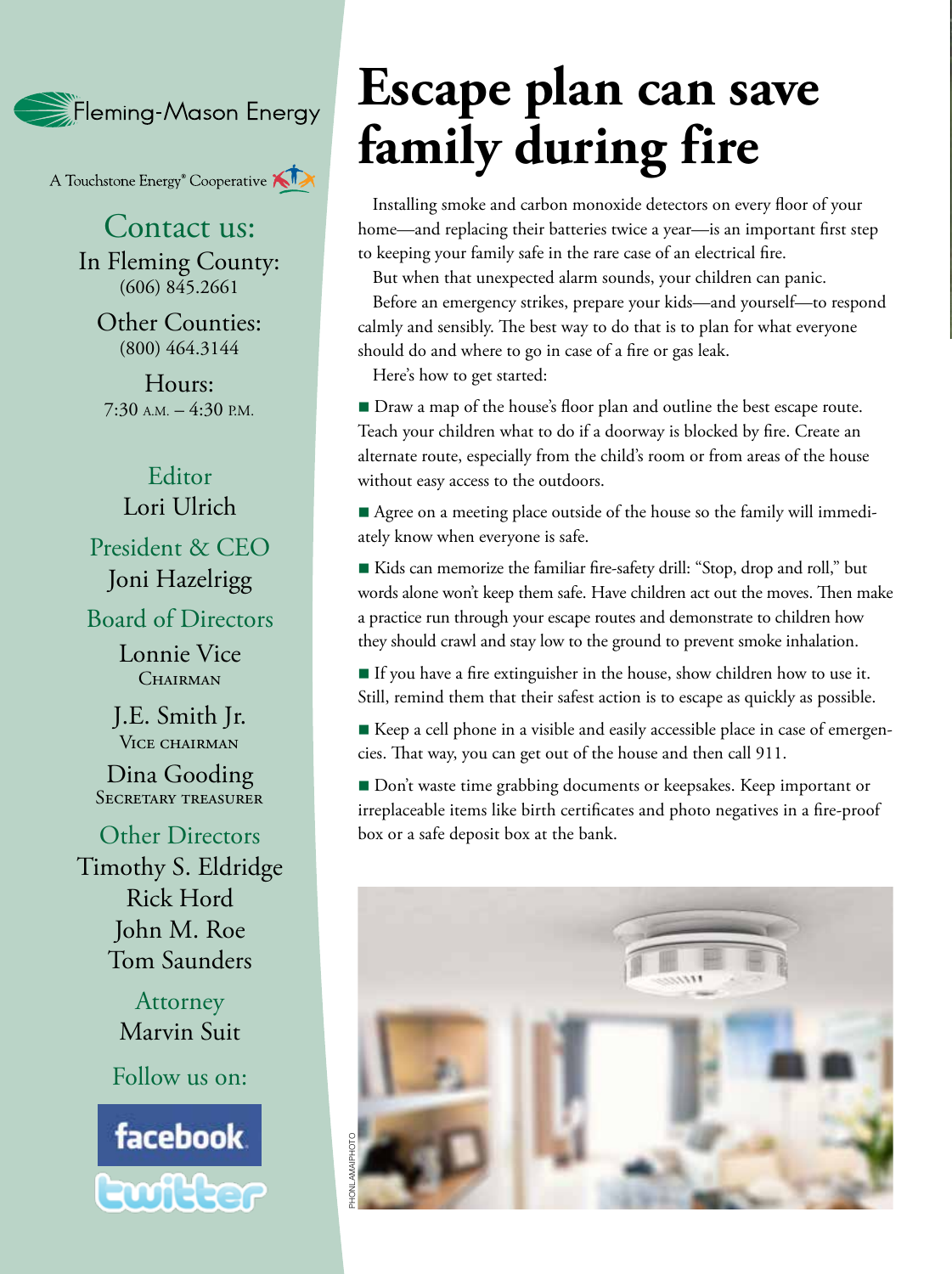

## **Local students represent Fleming-Mason Energy in Washington, D.C.**

When you hear about Fleming-Mason Energy investing in the communities we serve, it's not just in electrical infrastructure, economic development or the local events we support. Our commitment to community is all about our member-owners. And we are proud to tell you this month about the young people we sponsored on the 2018 Washington Youth Tour.

In June, four local high school seniors joined 86 other Kentucky electric coop students for the weeklong program where they learned about the political process, interacted with elected officials and gained an up-close understanding of American history.

The students joined more than 1,800 of rural America's best and brightest high-schoolers representing electric cooperatives across America. Now in its 53rd year, the youth tour educates the delegates about the issues facing co-ops, encouraging them to come home to Kentucky and help lead the co-ops in the future.

"I am very grateful for this amazing experience, for it was life changing,"

says Evangelina Clark of Lewis County High School.

Among Kentucky's youth tour alumni are business leaders, elected officials, journalists, and many engaged co-op consumer-members and citizens.

The busy itinerary for the delegation included visits to national monuments, Smithsonian museums, the National Archives, the National Cathedral and a concert by the U.S. Navy Band. While at Arlington National Cemetery, the Kentucky students laid a wreath at the Tomb of the Unknowns.

"I've always wanted to go to Washington, D.C., but didn't really think it was ever possible," Clark adds. "All of the sightseeing and learning about the history was more than I could of have ever imagined."

Another Washington Youth Tour highlight is the opportunity for Fleming-Mason Energy students to interact with Kentucky's congressional delegation, including Senate Majority Leader Mitch McConnell, Senator Rand Paul and Congressmen Brett Guthrie, Andy Barr, Thomas

Massie and James Comer. In a rare opportunity, U.S. Transportation Secretary Elaine Chao visited privately with Kentucky's students at her offices.

"I can't thank Fleming-Mason Energy and KAEC enough for such a great opportunity to experience our nation's capital city," Clark says.

The tour was led by Mary Beth Dennis of the Kentucky Association of Electric Cooperatives and 15 chaperones from Kentucky co-ops. KAEC has been coordinating the tour for Kentucky co-ops since 1972, when 18 students and four chaperones made the trip.

Fleming-Mason Energy also sponsored Lewis County High School seniors Maddy Flannigan, Hannah Fyffe and Gabby Thayer on the youth tour.

"It is an investment in our co-op youth and the future of the co-ops themselves," says Chris Perry, KAEC president/CEO. "We are so proud of these students. They impress us with their passion for their communities and our nation, and they give us hope for the future."